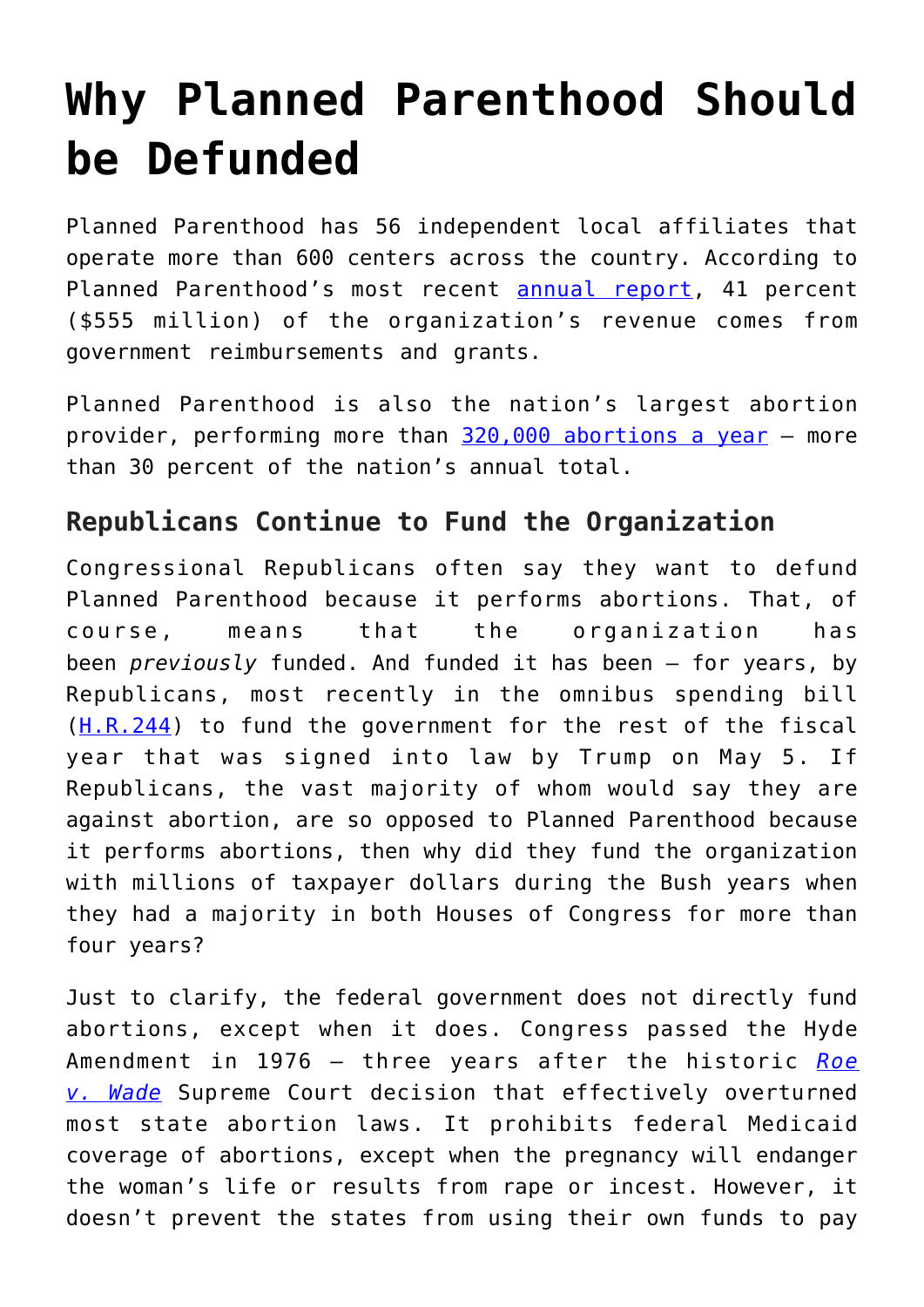for abortions, and seventeen states do provide abortions to women enrolled in Medicaid. Conservatives argue that because the federal dollars given to abortion providers such as Planned Parenthood are fungible, no abortion provider should be eligible for Medicaid reimbursements, not even for cancer screenings, birth control, or preventive care.

This year, the Republicans have offered two bills that would restrict this spending. Both the American Health Care Act (AHCA) and the Better Care Reconciliation Act (BCRA) would cut off federal Medicaid payments to Planned Parenthood for one year (about half of Planned Parenthood patients are on Medicaid) and prohibit most consumers from using tax credits to help buy insurance that includes coverage for abortions.

The bills don't actually mention Planned Parenthood. What they do say is that

*for the 1-year period beginning on the date of the enactment of this Act, no Federal funds provided from a program referred to in this subsection that is considered direct spending for any year may be made available to a State for payments to a prohibited entity, whether made directly to the prohibited entity or through a managed care organization under contract with the State.*

The bills define a "prohibited entity" as "an entity, including its affiliates, subsidiaries, successors, and clinics"

*(A) that, as of the date of enactment of this Act —*

*(i) is an organization described in section 501(c)(3) of the Internal Revenue Code of 1986 and exempt from tax under section 501(a) of such Code;*

*(ii) is an essential community provider described in section 156.235 of title 45, Code of Federal Regulations (as in*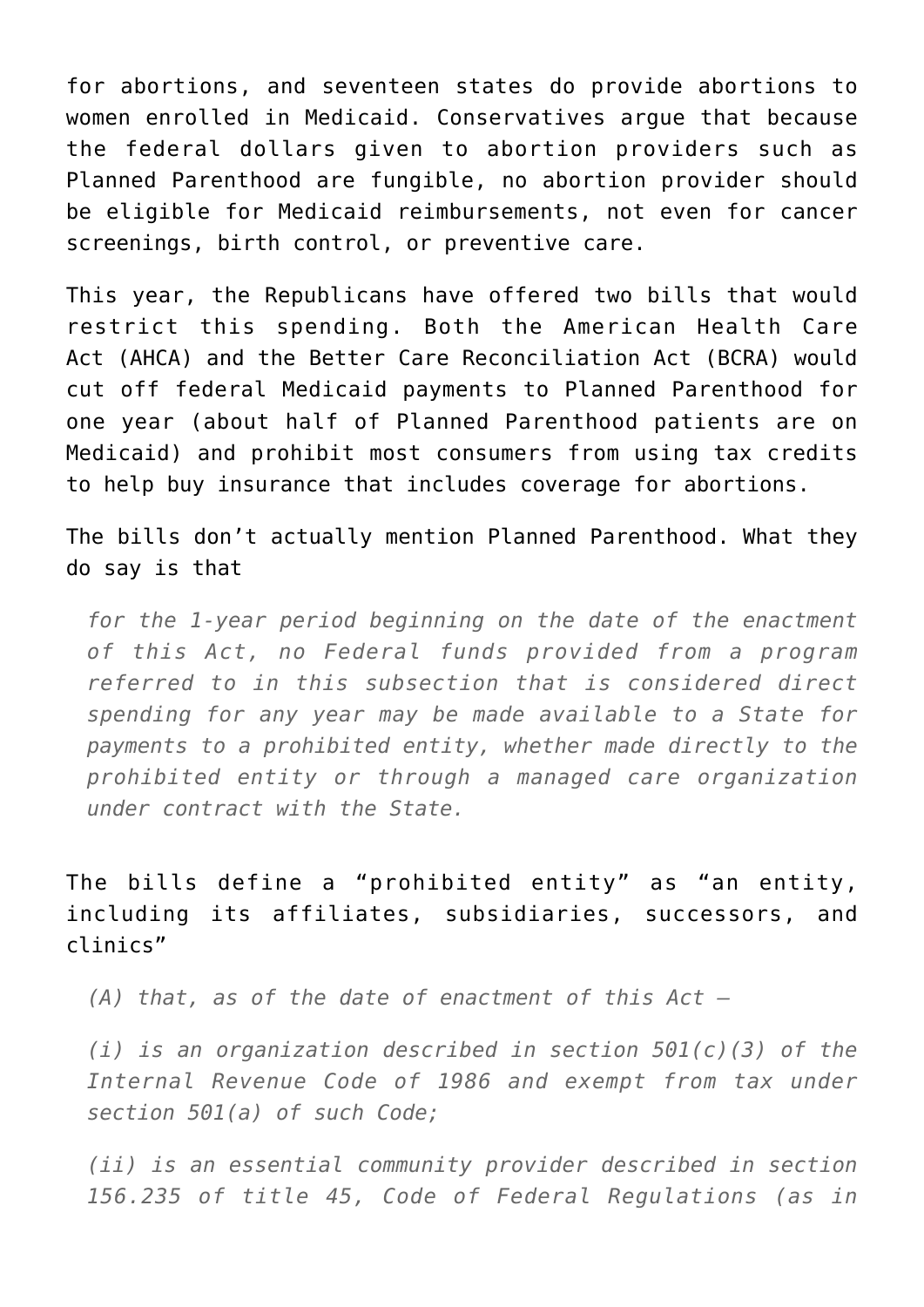*effect on the date of enactment of this Act), that is primarily engaged in family planning services, reproductive health, and related medical care; and*

*(iii) provides for abortions, other than an abortion —*

*(I) if the pregnancy is the result of an act of rape or incest; or*

*(II) in the case where a woman suffers from a physical disorder, physical injury, or physical illness that would, as certified by a physician, place the woman in danger of death unless an abortion is performed, including a life-endangering physical condition caused by or arising from the pregnancy itself; and*

*(B) for which the total amount of Federal and State expenditures under the Medicaid program under title XIX of the Social Security Act in fiscal year 2014 made directly to the entity and to any affiliates, subsidiaries, successors, or clinics of the entity, or made to the entity and to any affiliates, subsidiaries, successors, or clinics of the entity as part of a nationwide health care provider network, exceeded \$350,000,000.*

But, the bills don't block the millions in [Title X](https://www.hhs.gov/opa/title-x-family-planning/index.html) familyplanning funds Planned Parenthood receives annually.

Naturally, the president of Planned Parenthood opposed the bills. [Cecile Richards](http://thehill.com/policy/healthcare/338960-senate-gop-bill-defunds-planned-parenthood-for-one-year) said in a statement, "Slashing Medicaid and blocking millions of women from getting preventive care at Planned Parenthood is beyond heartless. One in five women in this country rely on Planned Parenthood for care. They will not stay silent as politicians vote to take away their care and their rights." [She](http://www.msnbc.com/morning-joe/watch/if-bill-passes-what-happens-to-planned-parenthood-977911875718) also termed the proposed legislation "the worst bill for women's health in a generation."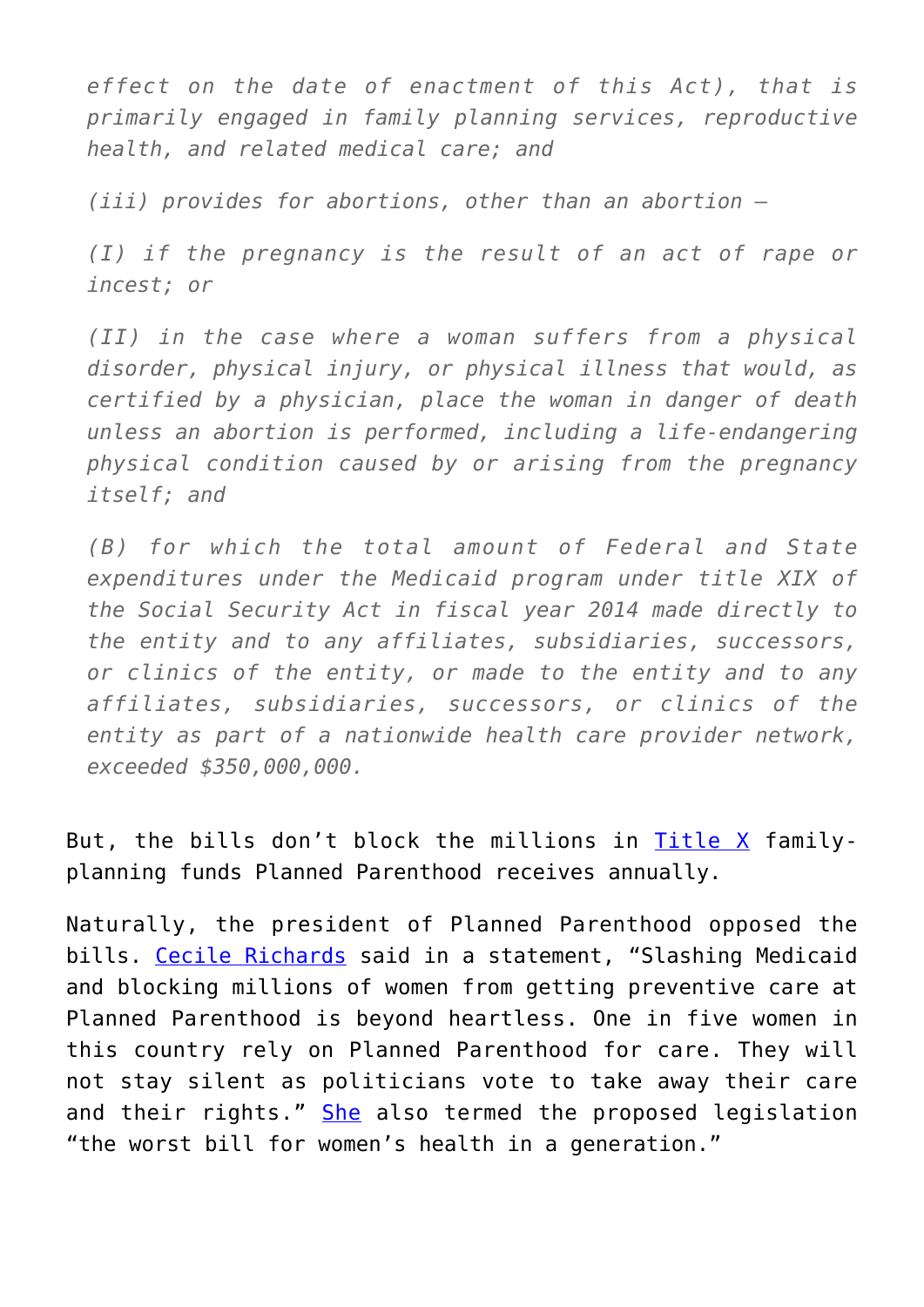## **Let's Pursue a** *Real* **Defunding Effort**

Planned Parenthood should certainly be defunded, but not because it performs abortions or does anything else that conservatives don't like.

There are three simple reasons why Planned Parenthood should be defunded.

First of all, the Constitution nowhere authorizes the federal government to fund private organizations or businesses that provide services. Here is something that Democrats and Republicans, liberals and conservatives, pro-choicers and prolifers should all be in perfect agreement on.

Second, it is an illegitimate function of government to take money from individuals and businesses through taxation and transfer that money to organizations or businesses that provide services — even to nonprofits, even to organizations that don't perform abortions, and even to businesses that provide important services. Businesses should charge for all services they provide and organizations that provide free or low-cost services should be funded by private grants and individual donations. If businesses can't get enough customers and organizations can't get enough grants or donations, then they should close.

Third, if it is okay for a private organization or business to receive government funds for providing family planning, STD testing, or cancer-screening services, then no logical argument can be made against a private organization or business to receive government funds for providing pestcontrol, auto-repair, hairstyling, house painting, or landscaping services.

It is not just Planned Parenthood that needs to be defunded. All organizations and businesses on the federal dole should be defunded.